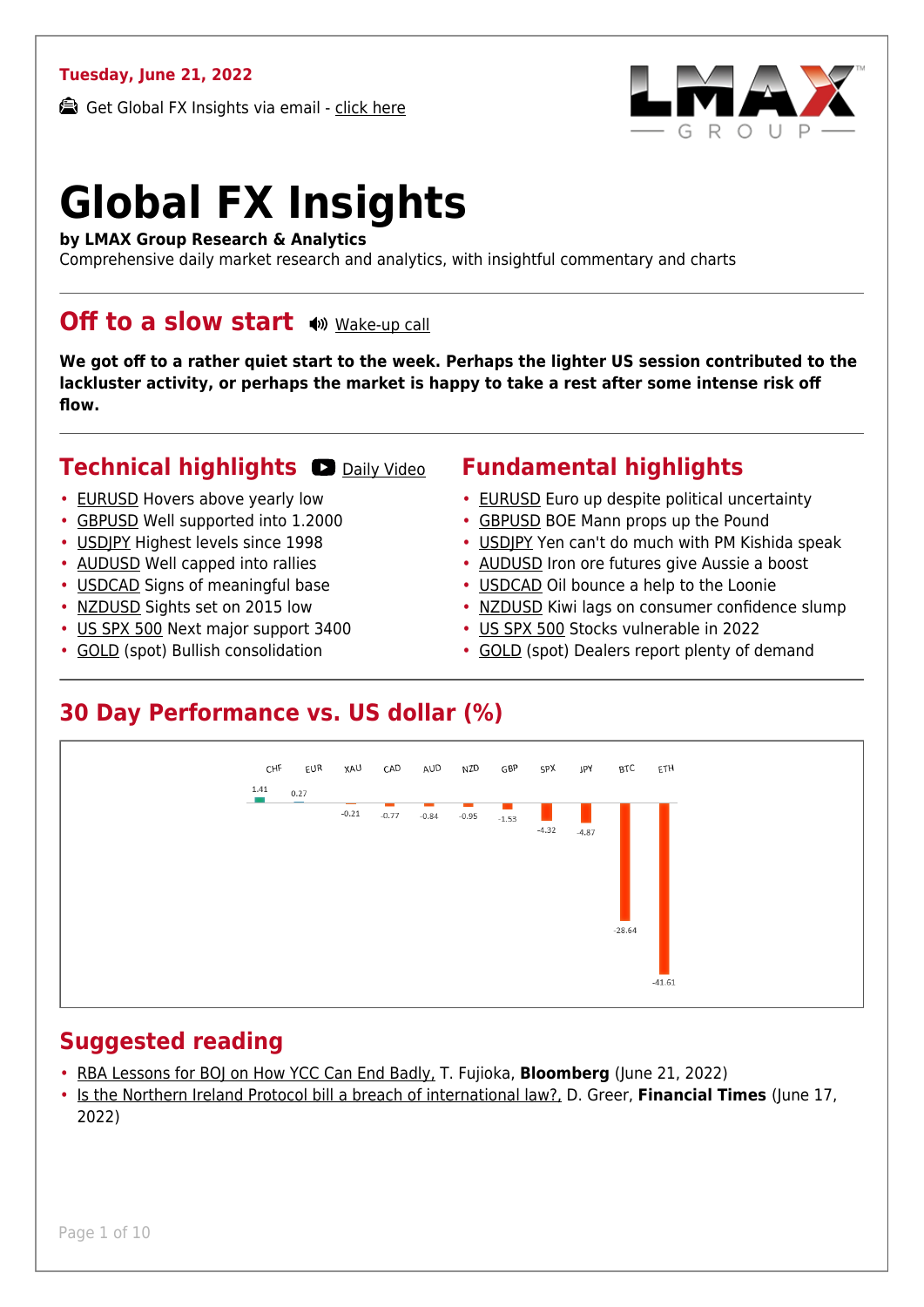### <span id="page-1-0"></span>**EURUSD – technical overview**

**The market has come under intense pressure** in recent weeks, with setbacks accelerating to retest the multi-year low from 2017. A clear break below 1.0300 now sets up the next downside extension towards parity. At the same time, technical studies have been in the process of unwinding from oversold. But back above 1.1000 would be required at a minimum to take the immediate pressure off the downside.



- **R2 1.0643** 10 June high Strong
- **R1 1.0602** 16 June high Medium
- **S1 1.0359**  15 June low– Medium
- **S2 1.0350**  13 May/**2022 low** Strong

## <span id="page-1-1"></span>**EURUSD – fundamental overview**

**The Euro extended modest gains above 1.0500** despite an uncertain political environment as Macron became the first French president in decades to fail to garner an absolute majority in parliament. Key standouts on Tuesday's calendar come from a BOE Pill speech, the Eurozone current account, Canada retail sales, US existing home sales, and a Fed Barkin speech.

## **EURUSD - Technical charts in detail**

[Watch now](https://youtu.be/1s_gNAwnbnA)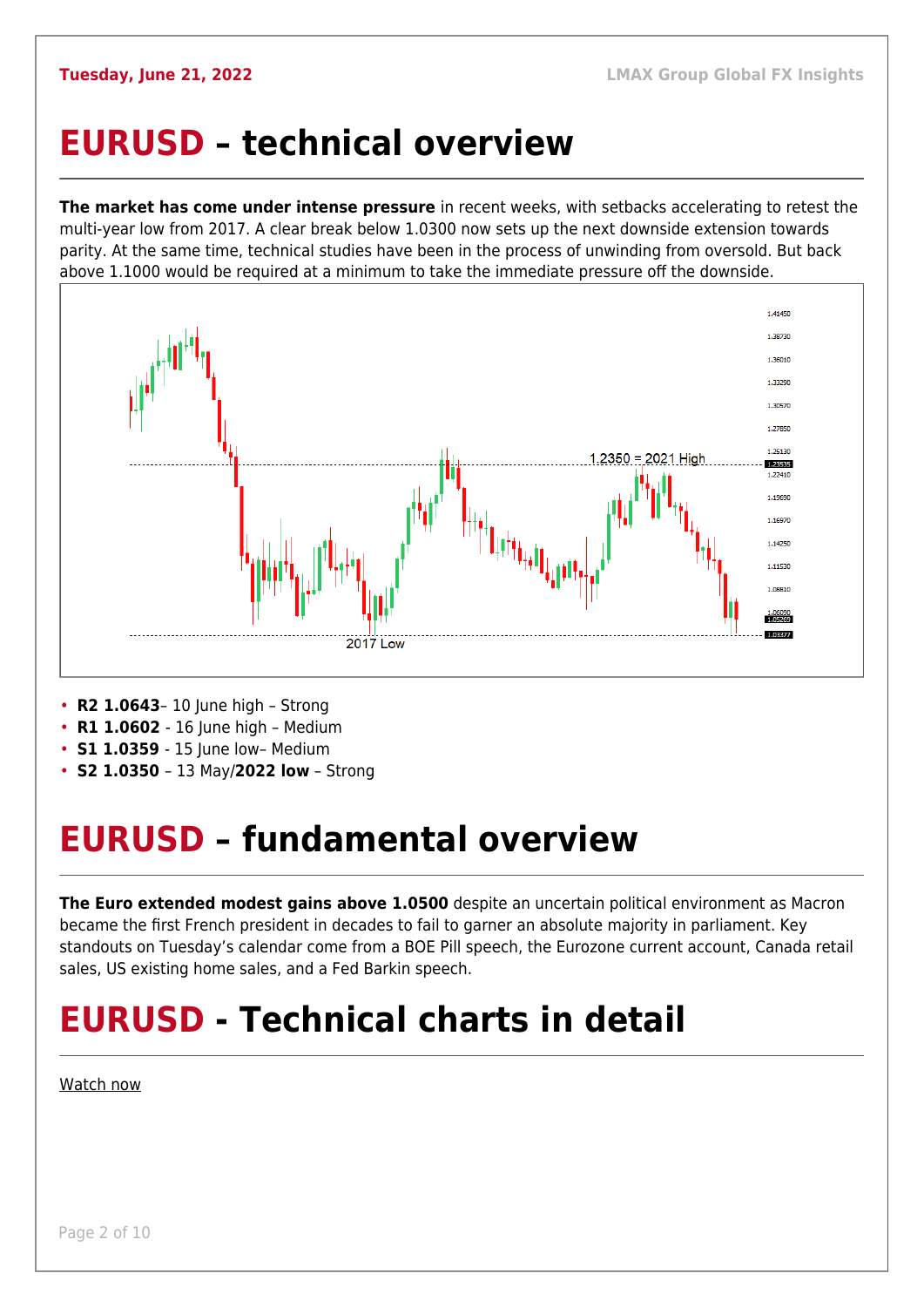#### <span id="page-2-0"></span>**GBPUSD – technical overview**

**The market continues to be exceptionally well supported on dips** down into the 1.2000 area, with the latest setback once again holding up around the barrier. Overall, the daily trend remains bearish, though there are signs of the market wanting to put in a meaningful bottom ahead of the next major upside extension. Look for a clear break back above 1.2700 to strengthen this outlook. A monthly close below 1.2000 would force a rethink of the outlook.



- **R2 1.2518** 10 June high Medium
- **R1 1.2407** 16 June high Medium
- **S1 1.2100**  Round number Medium
- **S2 1.1934**  14 June/**2022 low** Strong

#### <span id="page-2-1"></span>**GBPUSD – fundamental overview**

**The Pound has been getting some support from BOE Mann**, after saying the central bank needs to raise rates more aggressively to stave off a sterling depreciation against the dollar that would drive higher inflation. Key standouts on Tuesday's calendar come from a BOE Pill speech, the Eurozone current account, Canada retail sales, US existing home sales, and a Fed Barkin speech. [Watch now](https://youtu.be/GxHVYmz0ISI)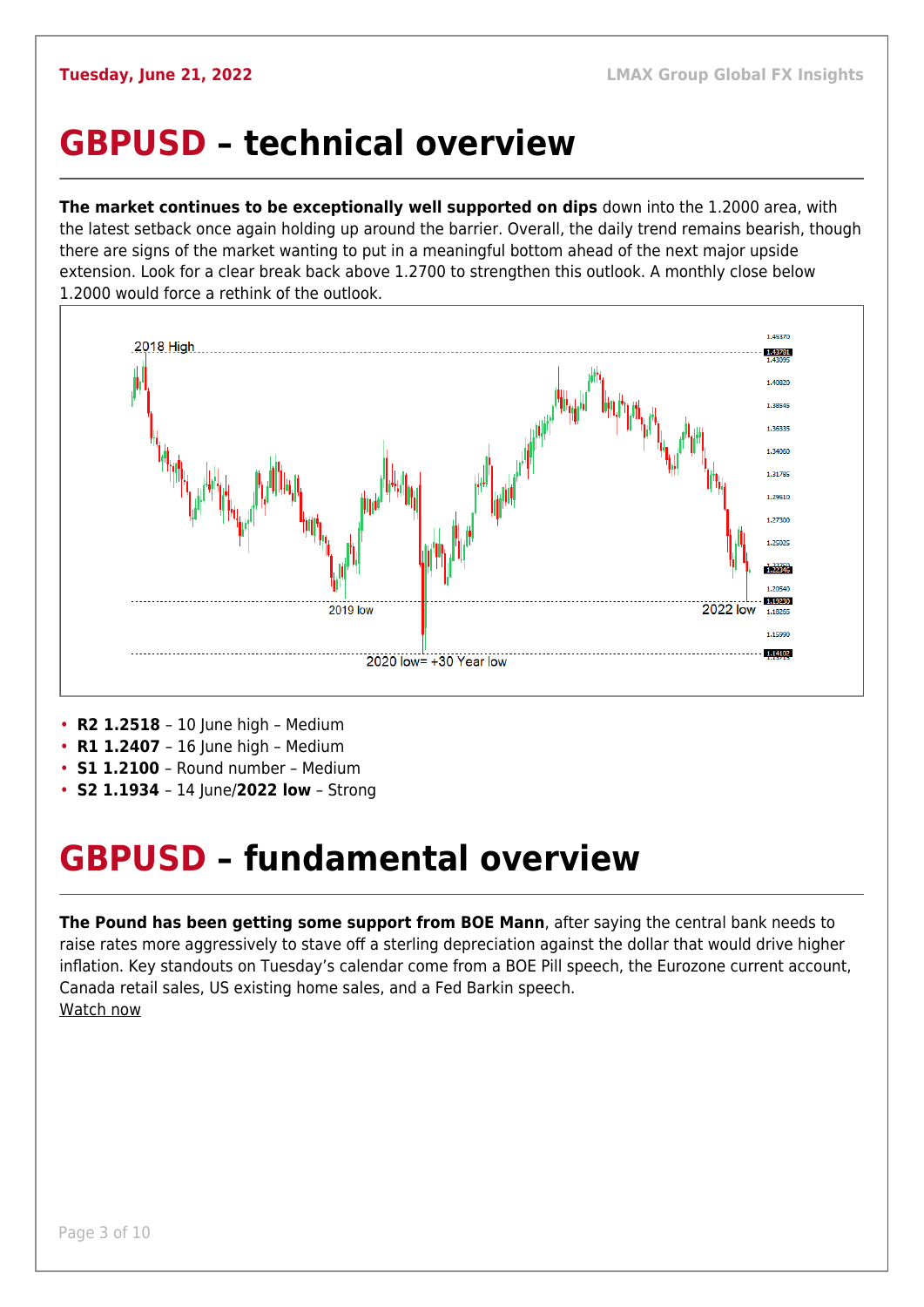## <span id="page-3-0"></span>**USDJPY – technical overview**

**The market has rocketed higher to its highest levels since 1998** after breaking through the 2002 high. Technical studies are however looking stretched, with scope for a sizable consolidation and correction in the weeks ahead. Look for additional upside from here to be limited to the 135.00 area. A break back below 130.00 would take the immediate pressure off the topside.



- **R2 136.00**  Figure Strong
- **R1 135.59**  15 June/**2022 high** Strong
- **S1 131.49** 16 June low Medium
- **S2 129.51**  2 June low Strong

## <span id="page-3-1"></span>**USDJPY – fundamental overview**

**Japan PM Kishida was on the wires saying BoJ Gov Kuroda** expressed his concern over currency movements during a recent meeting. Still, overall, there has been no official change to the BOJ stance and policy divergence continues to play a strong hand here, with market participants focusing on yield differentials that weigh heavily in the US Dollar's favor. The BOJ is clearly still committed to easy policy despite what's going on with other major central banks. Key standouts on Tuesday's calendar come from a BOE Pill speech, the Eurozone current account, Canada retail sales, US existing home sales, and a Fed Barkin speech.

[Watch now](https://youtu.be/5iw8z8kH8EU)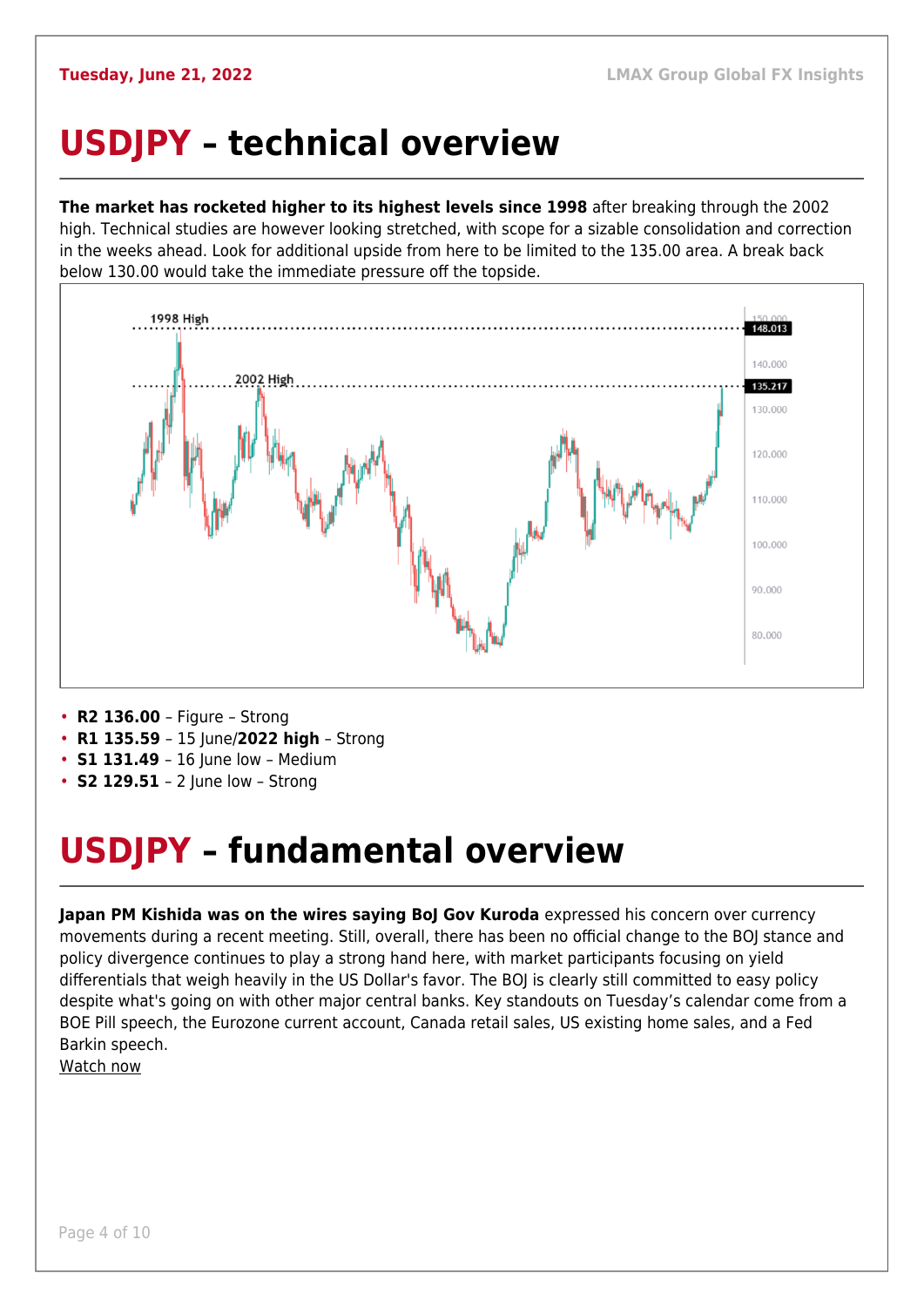#### <span id="page-4-0"></span>**AUDUSD – technical overview**

**Overall pressure remains on the downside** and conditions remain quite choppy. A break back above 0.7900 would be required to force a shift in the structure and suggest we are seeing a more significant bullish reversal. Until then, scope exists for a retest and break of the yearly low.



- **R1 0.7198**  9 June high Medium
- **R2 0.7138**  10 June high Medium
- **S1 0.6851** 14 June low Medium
- **S2 0.6829**  12 May/**2022 low** Medium

## <span id="page-4-1"></span>**AUDUSD – fundamental overview**

**The Australian Dollar is getting a prop into Tuesday**, this on the back of rallies in stock markets and crude oil, and the rebound in iron ore futures. Key standouts on Tuesday's calendar come from a BOE Pill speech, the Eurozone current account, Canada retail sales, US existing home sales, and a Fed Barkin speech.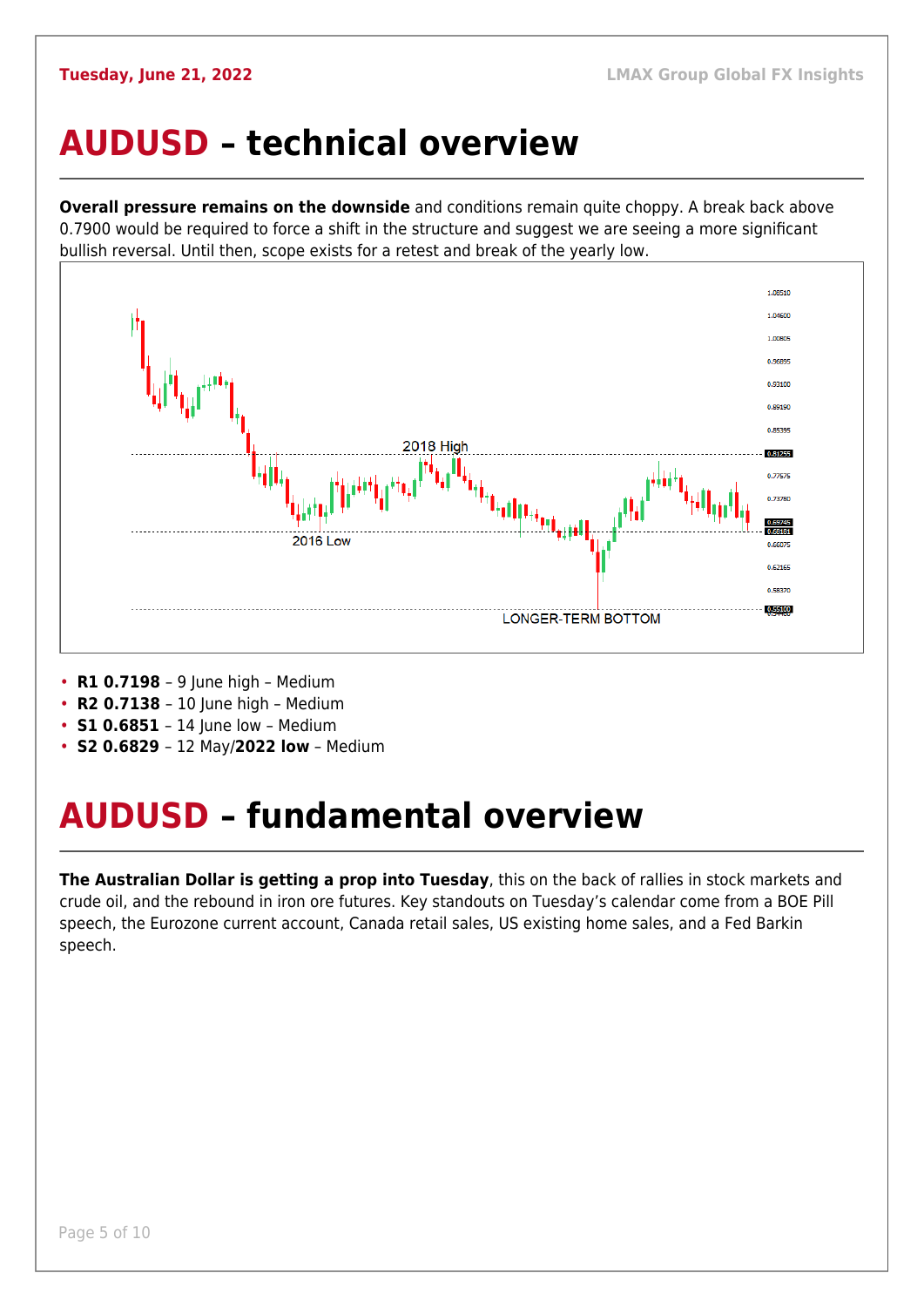### <span id="page-5-0"></span>**USDCAD – technical overview**

#### **A recent surge back above 1.3000 signals an end to a period of bearish consolidation** and

suggests the market is in the process of carving out a more significant longer-term base. Next key resistance now comes in up into the 1.3500 area. Setbacks should be very well supported down into the 1.2500 area.



- **R2 1.3079**  17 June/**2022 high** Strong
- **R1 1.3000**  Psychological Medium
- **S1 1.2861**  16 June low Medium
- **S2 1.2681** 10 June low Medium

## <span id="page-5-1"></span>**USDCAD – fundamental overview**

**Oil is trying to turn back up and global sentiment** is also in recovery mode. This is helping to inspire some recovery in the Canadian Dollar as the week gets going. Key standouts on Tuesday's calendar come from a BOE Pill speech, the Eurozone current account, Canada retail sales, US existing home sales, and a Fed Barkin speech.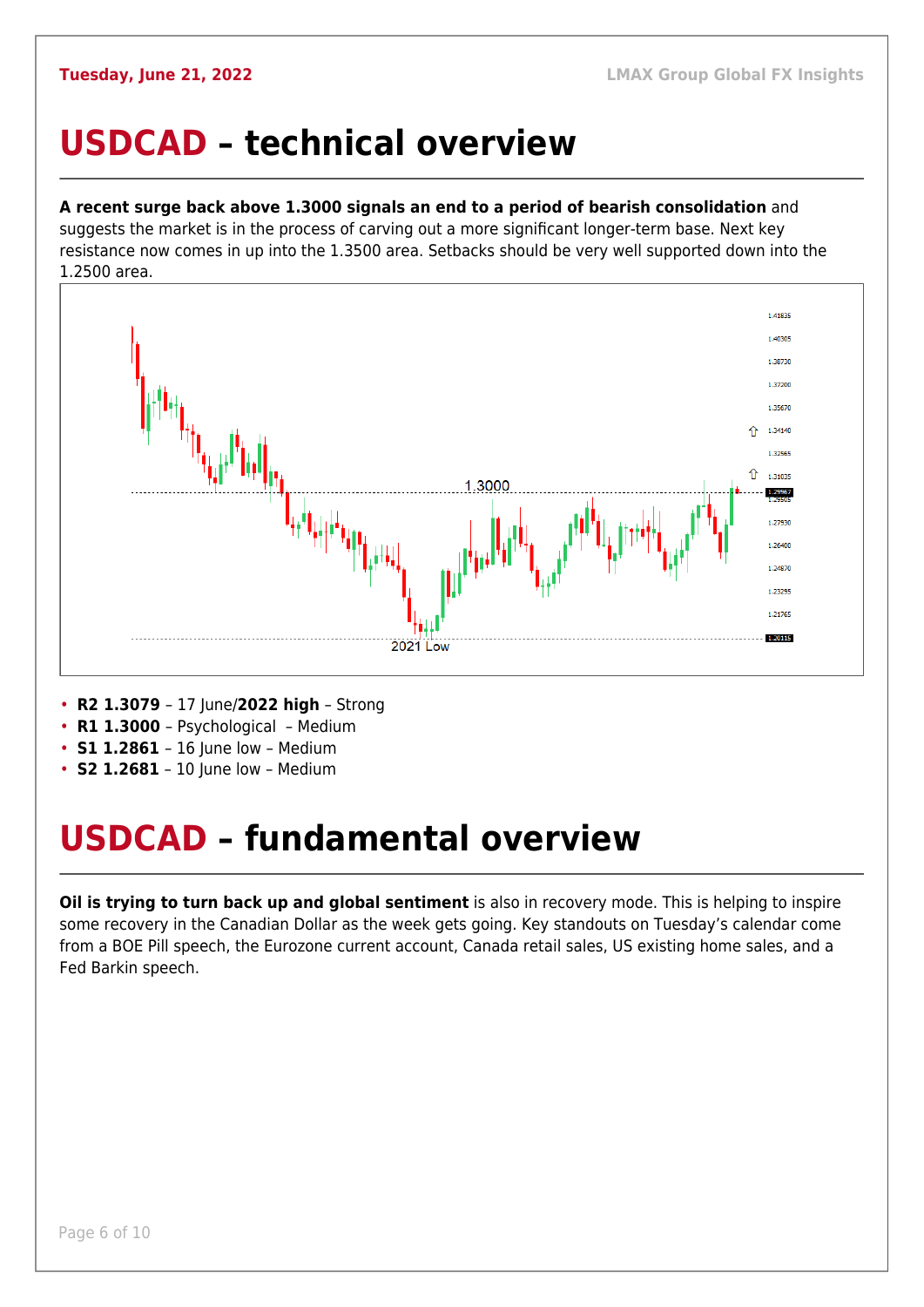### <span id="page-6-0"></span>**NZDUSD – technical overview**

**Overall pressure remains on the downside** and conditions remain quite choppy. A break back above 0.6600 would be required to force a shift in the structure and suggest we are seeing a more significant bullish reversal. Until then, scope exists for fresh yearly lows and a retest of the 2015 low down towards 0.6100.



- **R2 0.6500**  7 June high Medium
- **R1 0.6462**  9 June high Medium
- **S1 0.6200** Figure Medium
- **S2 0.6197**  14 June**/2022 low** Strong

## <span id="page-6-1"></span>**NZDUSD – fundamental overview**

**New Zealand Q2 consumer confidence slumped to a record low**, which has taken some of the wind out of the sails of this latest recovery. The New Zealand Dollar hasn't been able to benefit just yet from the uptick in global sentiment. Key standouts on Tuesday's calendar come from a BOE Pill speech, the Eurozone current account, Canada retail sales, US existing home sales, and a Fed Barkin speech.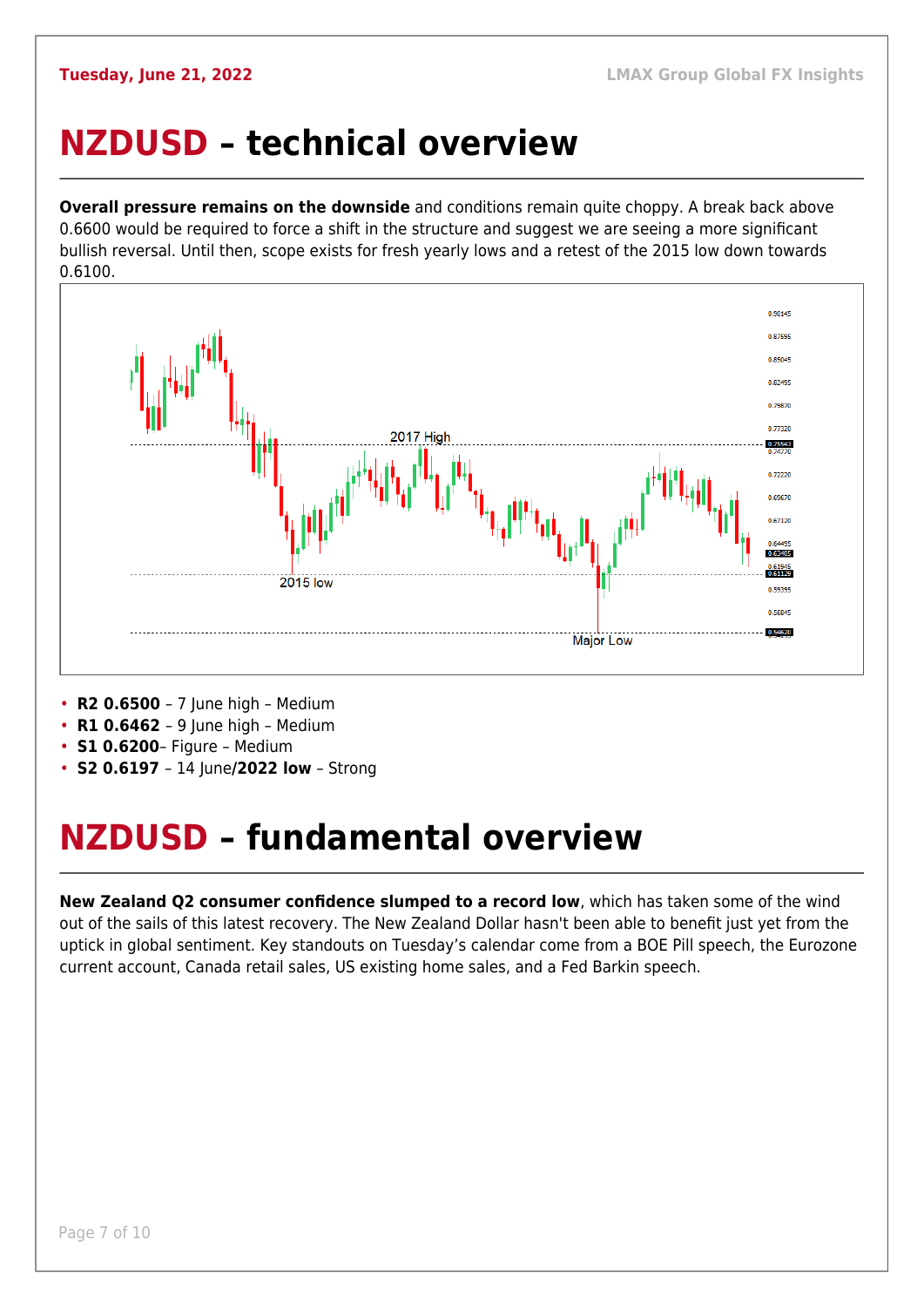#### <span id="page-7-0"></span>**US SPX 500 – technical overview**

**Longer-term technical studies are in the process of unwinding** from extended readings off record highs. Look for rallies to be well capped in favor of lower tops and lower lows. Back above 4,206 will be required at a minimum to take the immediate pressure off the downside. Next major support comes in around 3,400.



- **R2 4206**  30 May high Strong
- **R1 4031** 10 June high Medium
- **S1 3700**  Round number Medium
- **S2 3637**  17 June/**2022 low** Medium

## <span id="page-7-1"></span>**US SPX 500 – fundamental overview**

**With so little room for additional central bank accommodation**, given an already depressed interest rate environment, the prospect for sustainable runs to the topside on easy money policy incentives and government stimulus, should no longer be as enticing to investors. Meanwhile, ongoing worry associated with rising inflation and slower growth should continue to weigh more heavily on investor sentiment in 2022.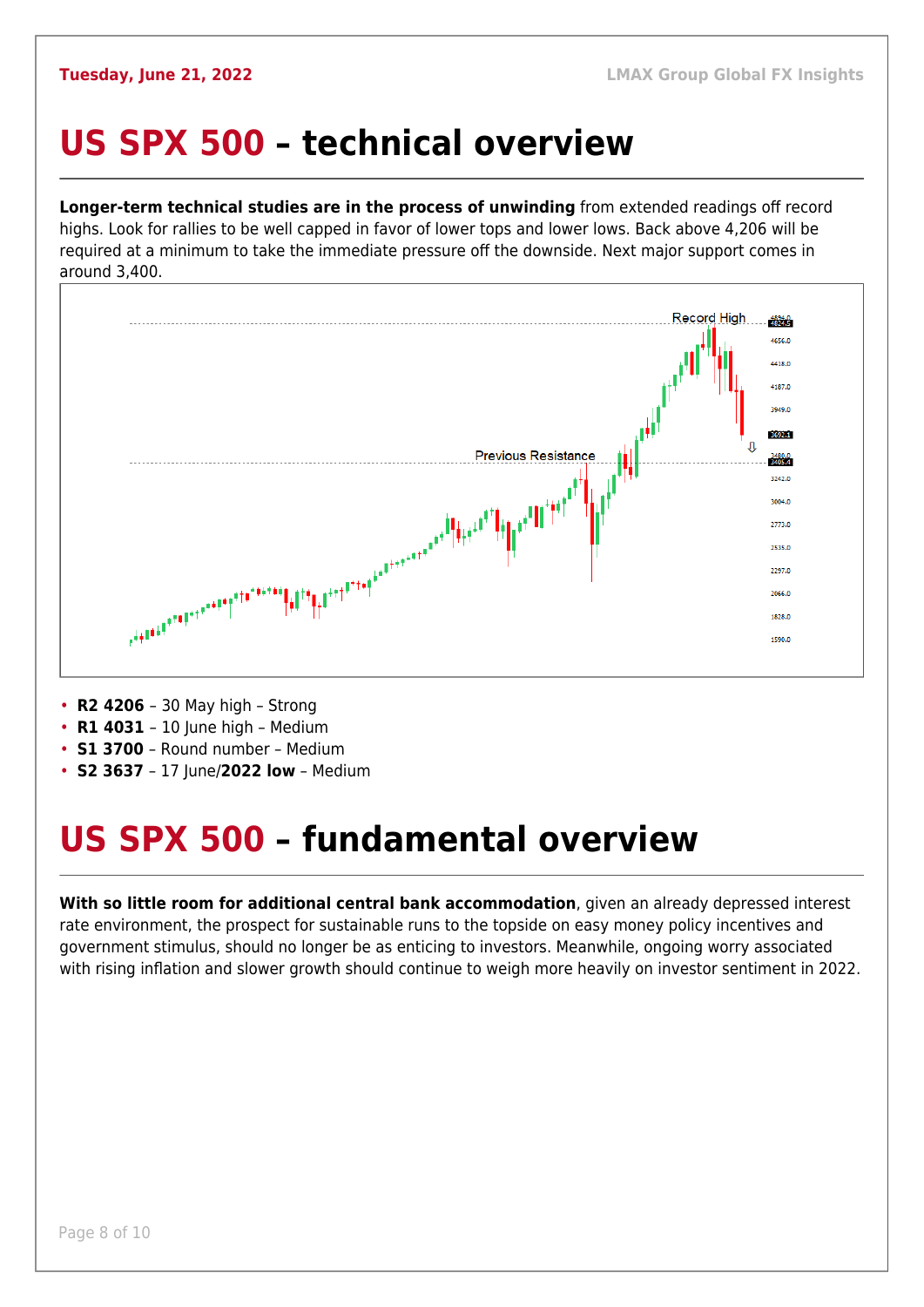## <span id="page-8-0"></span>**GOLD (SPOT) – technical overview**



- **S1 1805** 14 June low Strong
- **S2 1787**  16 May low Medium

## <span id="page-8-1"></span>**GOLD (SPOT) – fundamental overview**

**The yellow metal continues to be well supported on dips** with solid demand from medium and longerterm accounts. These players are more concerned about exhausted monetary policy, extended global equities, and inflation risk. All of this should keep the commodity well supported, with many market participants also fleeing to the hard asset as the grand dichotomy of record high equities and record low yields comes to an unnerving climax.